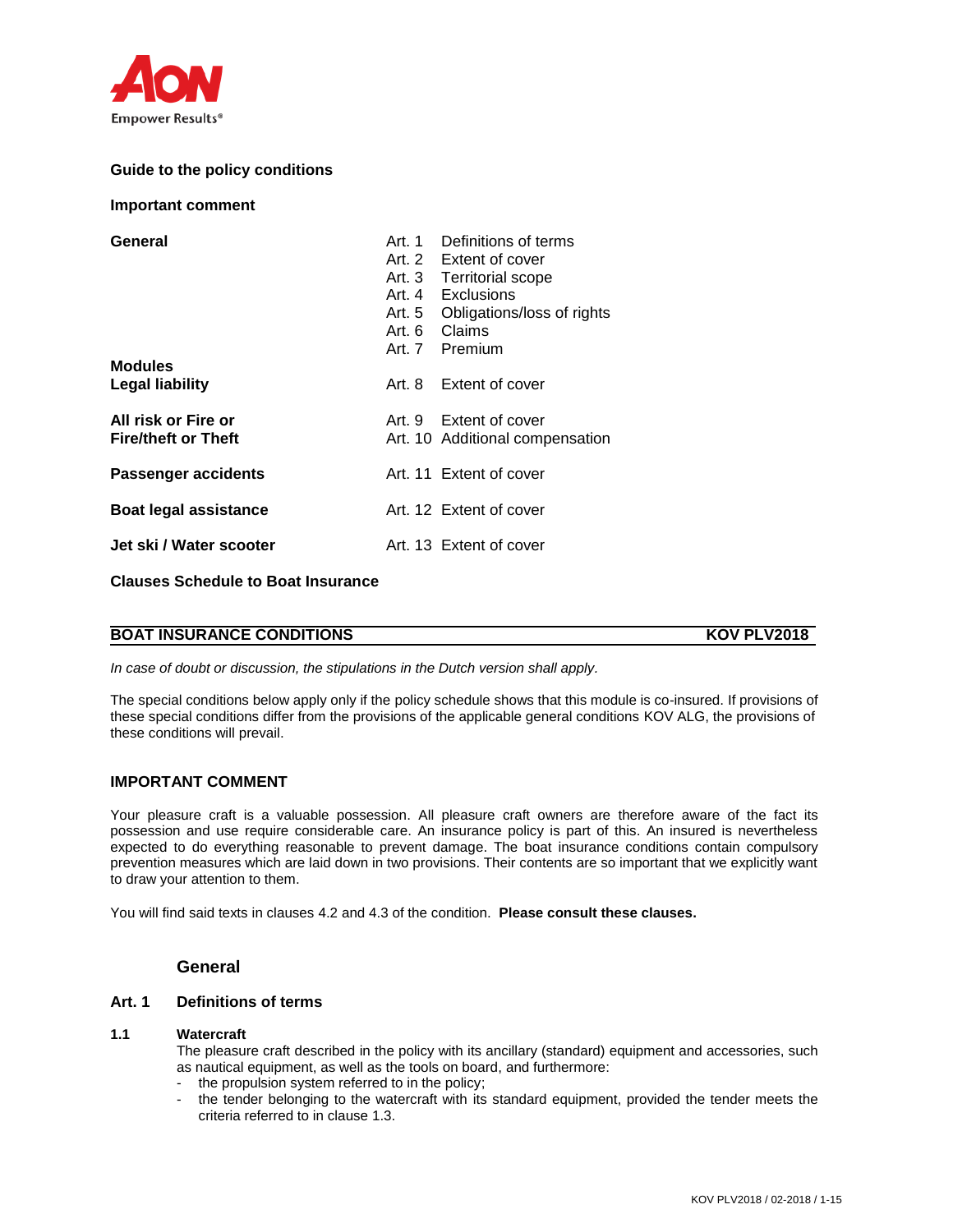

## **1.2 Fast motorcraft**

The watercraft referred to above, if it is provided with such a mechanical propulsion system that a speed of more than 30 km per hour can be reached.

#### **1.3 Tender**

If the insured watercraft is a motorboat, a tender will count as: not more than one watercraft which is connected with the insured watercraft in such a way that when it is not in use, it is carried along by way of the davit or in a storage space specially constructed for that purpose, which was already provided for when the watercraft was built. The tender must also have the following properties:

- insured sum not more than  $\epsilon$  5.000:
- motor capacity not more than 10 hp (13.58 kW);
- a length not exceeding the maximum width of the watercraft.

If the insured watercraft is a sailboat, a tender will count as: not more than one rubber boat, ready to sail but not in use, carried along properly fastened to the deck of the watercraft. When not ready to sail, the tender will be co-insured only during the time it is stored in or on the watercraft.

#### **1.4 Trailer**

The trailer approved for transport of the watercraft or suitable for the public road.

- The trailer must have the following properties:
- insured sum not more than  $\epsilon$  5.000:
- not over 15 years old when the insurance is taken out.

#### **1.5 Nautical equipment**

All mechanical and electronic equipment on board which is specifically designed and made to serve as navigation equipment.

#### **1.6 Personal effects**

All items on board which are property of the insured, in so far as they are items intended for use on board the watercraft, in so far as such use is in accordance with the designated recreational use of the watercraft or with another designated use stated in the policy. The following do not count as personal effects:

- money, valuable paper, bank-guaranteed cheques, debit cards and traveller's cheques;
- telecommunication and optical equipment, including appurtenances, unless such equipment is present in the form of a personal computer or notebook or laptop, also if taken along for a different use;
- expensive items such as jewellery, eyeglasses, watches and photography/filming equipment;
- motor vehicles, also including a moped or motorised bicycle.

## **1.7 Propulsion system**

The system(s) and appurtenances for the purpose of the mechanical propulsion of the watercraft, including:

- the engine, with reverse gear;
- the drive, consisting of a propeller shaft, propeller coupling and propeller;
- cooling equipment, in so far as mounted to or on the engine;
- the instrument panel, including cables, in so far as intended for the direct operation of the propulsion system.

### **1.8 Preventive measures**

Preventive measures mean: measures taken by the government and/or insured(s) and/or third parties to prevent imminent danger of terrorism, fire and theft or - if such danger has materialised - to limit its consequences.

## **Art. 2 Extent of cover / Covered risk**

The cover of this insurance relates to events connected with the possession and use of the watercraft. Those events are described in more detail in clause 9.1. Such an event must have occurred during the term of the insurance. It must also have been uncertain to the insured at the time the insurance contract was concluded that this event would occur. If the cover is extended in a subsequent change, the date of the change will count as the time the contract for the more extended cover was concluded.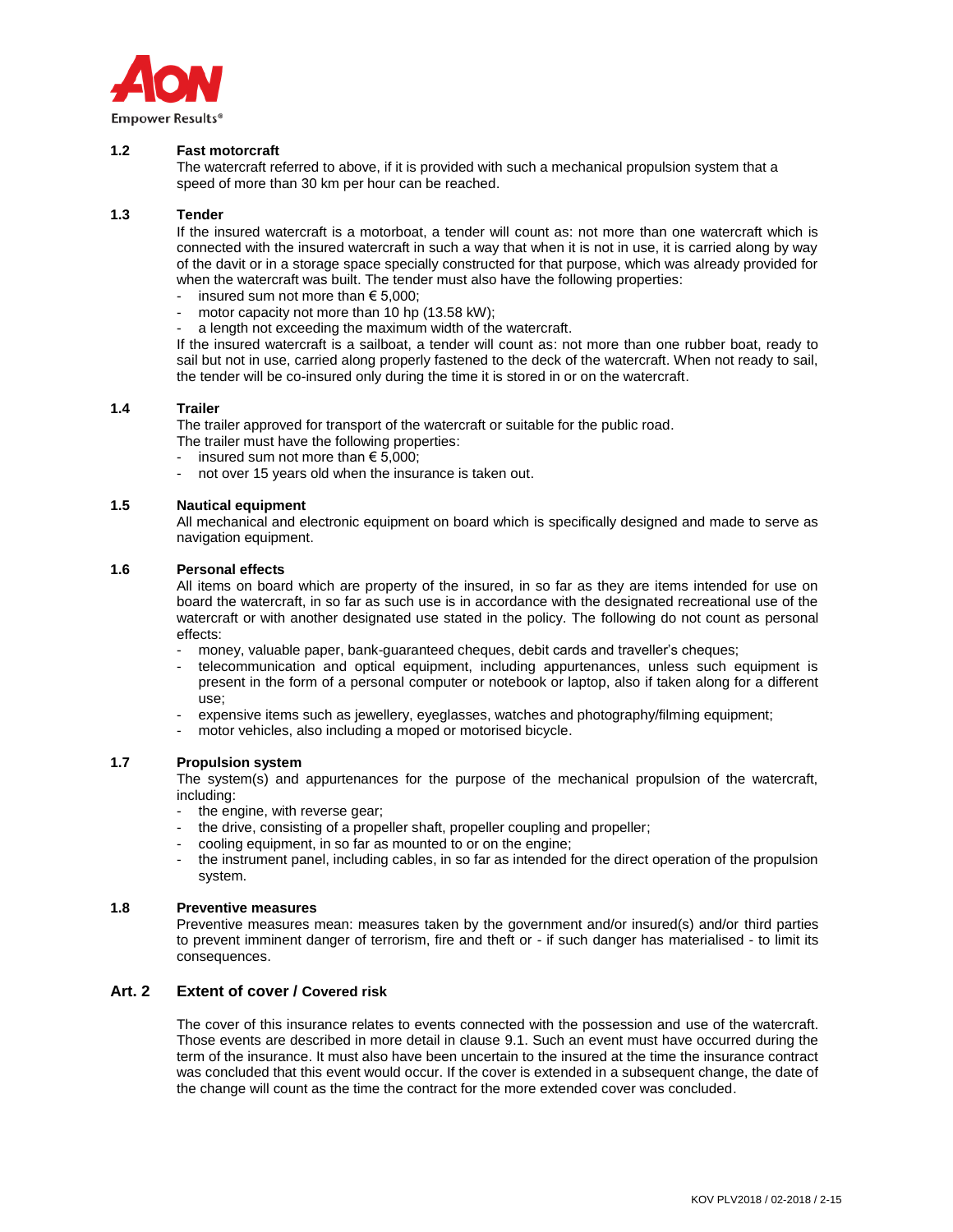

# **Art. 3 Territorial scope**

Damage will be covered and a right to payment will exist accordingly only if the event on which the damage is based occurred within the applicable territorial scope as referred to below and specified on the policy schedule.

- a. Netherlands Inland Waterways limited. The insurance is in force on the inland waterways of the Netherlands except the IJsselmeer (except for the journey between Amsterdam and Muiden), the Markermeer, the Wadden Sea, the Dollard, the Eems, the Eastern and Western Scheldt.
- b. Netherlands Inland Waterways comprehensive. The insurance is in force on all Netherlands inland waterways.
- c. Europe, including coast cover (Standard cover territory). The insurance will be in force in the Netherlands and on all European inland waterways. The coast line constitutes the boundary for this. During the period from 1 March to 1 November, the insurance will also be in force for ocean sailing up to 10 miles from the coast of the European countries, in so far as there is no consecutive stay for more than 6 months outside the Netherlands, within the boundaries of the territorial scope. The Atlantic Ocean in front of the coast of Norway, Iceland Greenland, the United Kingdom, Ireland, France, Spain and Portugal is excluded.
- d. European Seas limited

The insurance will be in force in the Netherlands and on all European inland waterways. In so far as there is no consecutive stay for more than 6 months outside the Netherlands, this insurance will also be in force the whole year within the territory bounded by 45º and 63º Northern Latitude, 15º Western Longitude and 25º Eastern Longitude.

## **Art. 4 Exclusions**

In this article, several circumstances and (damage) situations are described under which the company can rely on an exclusion with respect to damage and/or costs qualifying for compensation under articles 3, 8, 9, 10 and 11. The company will do this only when there is reasonably a direct connection between those circumstances/that situation and that damage and/or those costs. Reliance on an exclusion means that the damage and/or costs in question will not be paid or not be paid in full.

## **4.1 Deliberate act and insured's major fault**

The exclusion applies to damage the insured has caused deliberately or by his/her own major fault. In this context, the company will use the terms 'deliberate act' and 'insured's major fault' in accordance with the views Netherlands case law has developed in this regard.

## **4.2 Insufficient care**

Insufficient care means:

a. Overdue maintenance

Failure to carry out (or have carried out) the maintenance inspection activities the company may expect of the policyholder / stakeholder. Failure to remedy or have remedied an 'inherent defect' (see clauses 9.1.d and 9.1.e) of which the policyholder/stakeholder is aware or to take other measures to prevent damage resulting from a known inherent defect is also considered overdue maintenance.

b. Existing damage / faulty repair

Not repairing (or having repaired) existing damage to the watercraft. Existing damage is also considered to be the situation that damage has been repaired in a faulty manner and the policyholder / stakeholder should have known about this.

c. Insufficient prevention when the watercraft is not in use not taking measures - or not taking them sufficiently - which may be expected of the policyholder/

stakeholder to prevent damage due to exposure to precipitation, effects of damp and frost during the period that the watercraft and personal effects present therein are out of use for a longer time. Annual winter storage is an example of such a period.

# **4.3 Insufficient measures to prevent theft**

Reliance on this exclusion will be possible in general if measures are not taken - or not taken sufficiently - which may be expected of the policyholder/stakeholder to prevent theft of the watercraft and any other insured objects. The exclusion will apply at any rate if certain preventive measures were not taken in the cases referred to below.

- a. Watercraft susceptible to theft
	- If a watercraft is
		- six metres long or less and/or
		- an open sloop.

the policyholder/stakeholder must protect the watercraft against theft when it is left unattended.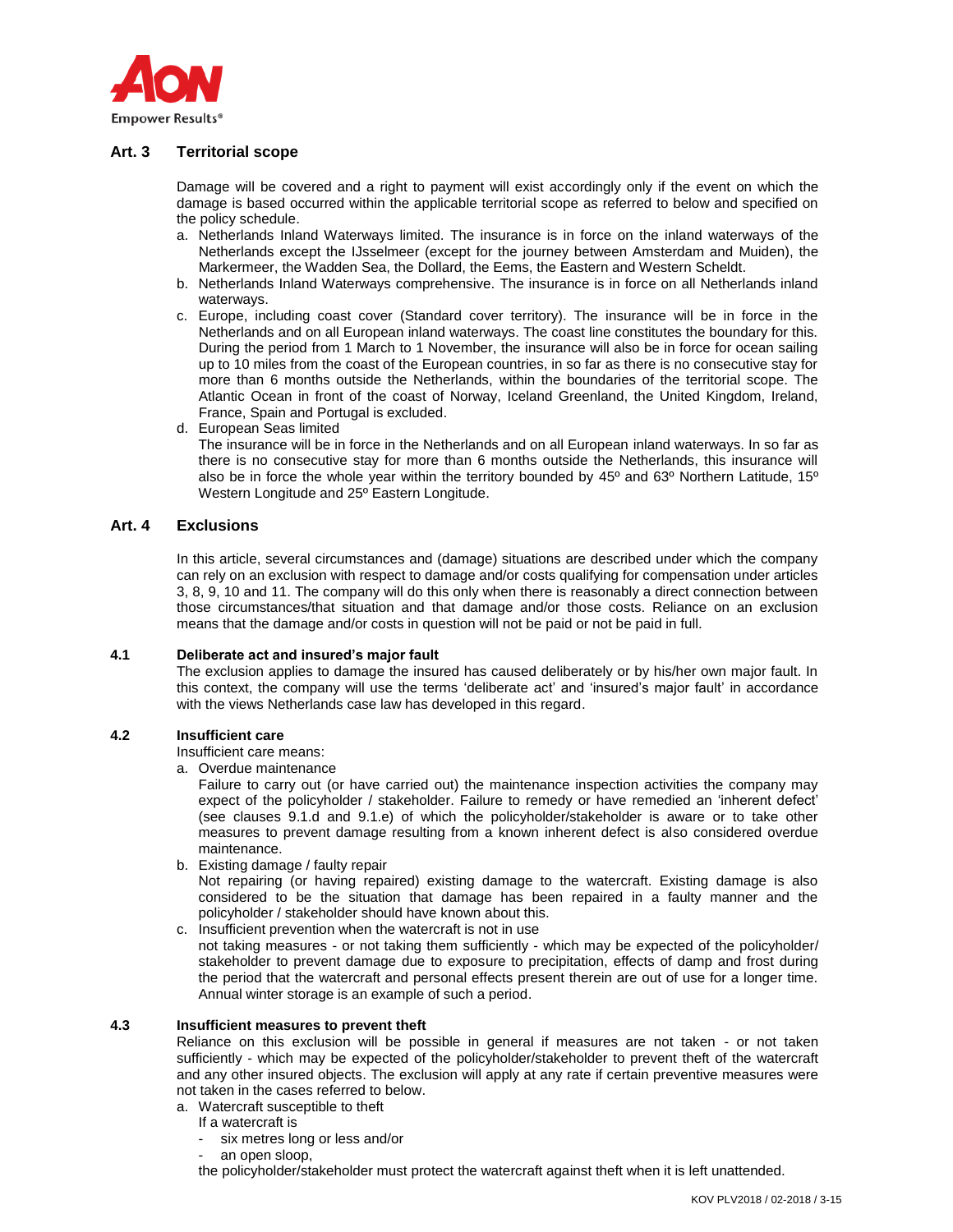

The required protection must be an anchoring consisting at least of (a combination of)

- a cable dismantled or not with a hard steel core of at least 10 millimetres;
- one or more locks or padlocks of sound quality.

The watercraft is deemed to be left unattended if it is at a location other than a properly locked space (such as a warehouse, shed or boathouse) without supervision by the policyholder / stakeholder.

b. Transport of equipment/parts of the watercraft

When items are transported to and from the watercraft which are part of its equipment (also parts of the watercraft), additional care will be expected of the policyholder/stakeholder to prevent theft of those items from the means of transport. The required care will not have been taken at any rate if the items present are visible from the outside in the unattended means of transport.

c. Personal effects susceptible to theft

To the extent items are present in the watercraft that are among the personal effects which, in view of their value, can be considered 'susceptible to theft', (such as audiovisual and computer equipment not attached to or mounted to the watercraft), additional care will be expected of the policyholder / stakeholder to prevent theft thereof when the watercraft is left unattended. If possible, such things should be removed from board and taken along. The additional care required of the insured also applies to cover of the personal effects during transport to and from the watercraft. The required care will not have been taken at any rate if the items present in the means of transport which are susceptible to theft are visible from the outside of the unattended means of transport.

- d. Prevention of theft of an outboard motor Any co-insured outboard motor must be attached to the watercraft with an SCM/TNO approved lock specially developed for outboard motors, aimed at preventing theft.
- e. Theft prevention in case of transport by trailer

If a trailer is used, it must be protected from theft during the time it is not directly supervised by the insured or the person using the trailer with at least a hitch lock and wheel clamp approved by SCM/TNO. Failure to take this measure will not only result in application of this exclusion with respect to the watercraft on the trailer, but also to the trailer if it is co-insured. In that case, the exclusion will also apply if there has been only theft of the trailer.

#### f. Supervision

A condition of this insurance is that if the insured watercraft is left temporarily in an unguarded yacht basin or mooring place, the insured will be obliged to see to it that the insured watercraft is adequately supervised or guarded.

#### **4.4 Participation in competitions/water ski races.**

Not insured is damage caused:

- a. While the boat is used to participate in competitions at sea.
- b. While a boat with an outboard motor with more than 25 hp (18.4 kW) or which is stern-driven or a boat with a built-in petrol motor with more than 50 hp (36.7 kW) is used to participate in competitions other than water ski competitions.
- c. During participation in water ski races.

## **4.5 Wear and tear and other gradually acting conditions**

This exclusion relates to:

- Damage consisting of the consequences of wear and tear, except when fire, explosion or collision is the direct consequence of the wear and tear;
- Damage that consists of or results from the (gradual) action of damp, air or soil, air or water pollution. This exclusion does not apply to the action of suddenly occurring soil, air or water pollution which the insured was not reasonably able to prevent from acting on the watercraft (and on any other insured items);
- Damage consisting of decay/erosion of metal due to galvanic corrosion or electrolysis.

#### **4.6 Rental, transport of persons, different use and use in conflict with the law**

This exclusion relates to damage occurring while the watercraft:

- is rented out;
- is used for charter purposes;
- is used to transport persons for payment;
- is used for purposes other than what the company might have expected based on the information provided when the insurance was taken out or on a subsequent change by or on behalf of the policyholder;
- is used to participate in an (attempted) offence or another activity in conflict with the law.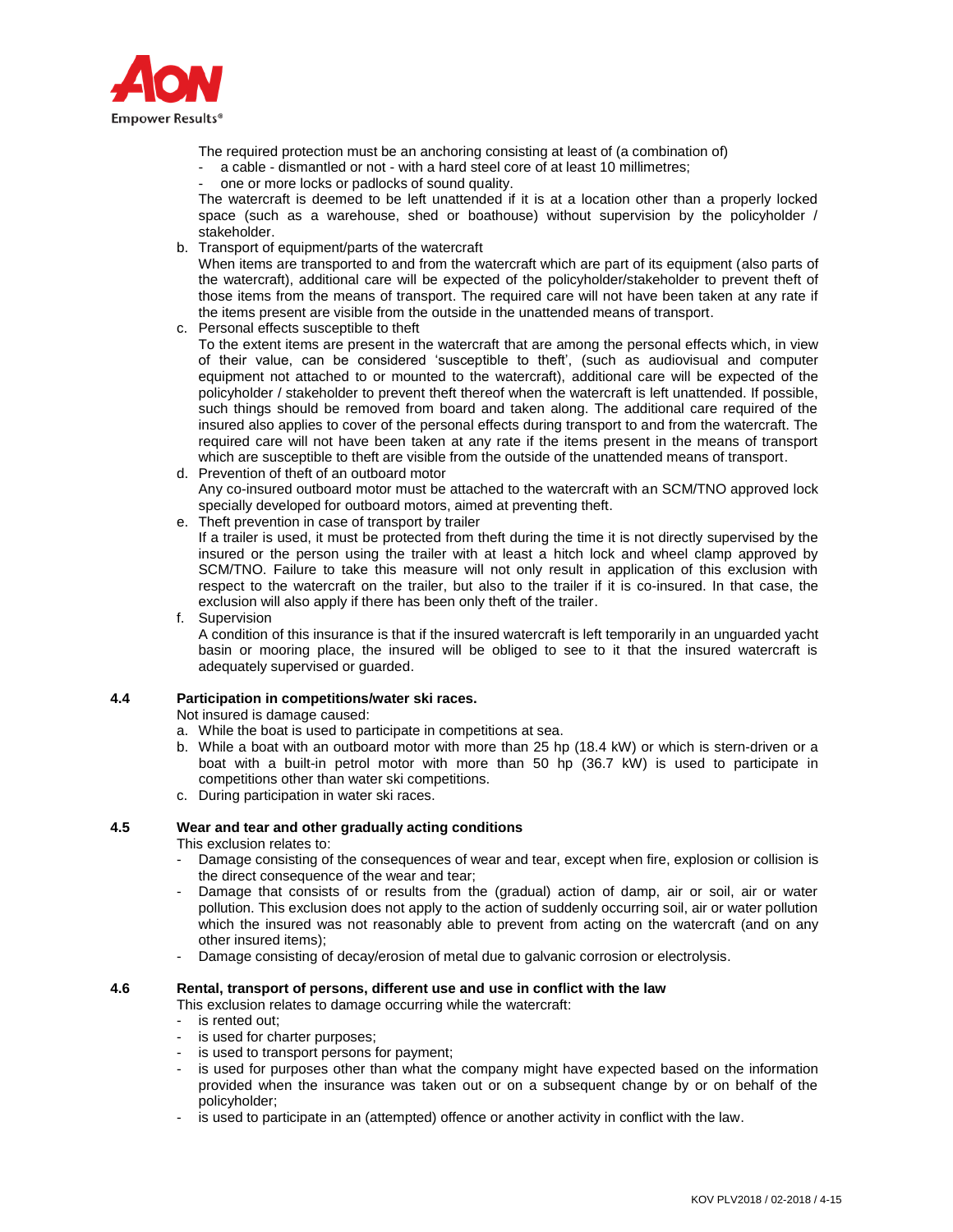

#### **4.7 Alcohol / narcotic substances**

This exclusion relates to damage occurring while the captain or driver is under the influence of alcoholic beverages or any narcotic, stimulating or similar substance to such an extent that he/she is or would have been prohibited by the law or government from driving the boat/means of transport.

#### **4.8 Navigation licence**

This exclusion relates to damage occurring during sailing if the captain of the watercraft does not hold the legally required navigation licence, unless he/she demonstrates that sailing is in accordance with all applicable rules.

#### **4.9 Special exclusion for 'fast motorcraft'**

If the watercraft meets the description 'fast motorcraft', the following provisions will apply:

- a. Person at least 18 years old present
	- There will be no cover of events during sailing if the requirement is not met that at least one person on board must be 18 years of age or older who is responsible for the manner of sailing.
- b. Additional requirements for pulling water skiers While one or more water skiers are being pulled, an additional condition for cover is that a second person must be on board who is at least 14 years of age, who supervises the water skier and the ski line.

#### **4.10 Special exclusion for rubber boats/inflatable boats.**

Damage to and/or loss of belts and/or pedals is excluded from this insurance.

## **Art. 5 Obligations / Loss of rights**

## **5.1 Obligations upon changing mooring place**

If the watercraft has a permanent mooring place elsewhere than in the Netherlands, the policyholder must report this to the company. The company will be entitled to terminate the insurance if it is of the opinion that the (new) mooring place entails an increased risk and the policyholder does not agree to any new terms proposed by the company on which continuation of the insurance would be possible.

## **5.2 Obligations upon transfer of ownership**

The policyholder must inform the company of a transfer of ownership (such as sale) of the watercraft. Cover will end immediately at any rate from the time the policyholder no longer has an interest in the watercraft, whether or not this was reported in good time. The company will also be entitled to terminate the insurance unless it is agreed (or was already agreed when the transfer was reported) that the insurance will be continued for the benefit and in the name of the new owner.

## **Art. 6 Claim**

#### **6.1 Settlement of claims relating to the watercraft**

a. Claim settlement based on repair

If repair is possible and there is no total loss, the company will reimburse the costs involved in repair. If parts are replaced, no deduction will be applied for presumed 'new for old' improvement, unless the following are replaced:

- tarpaulin, pipe covers and other similar parts;
- an outboard motor that is more than 3 years old at the time of the damage;
- parts that prove to have been damaged before the loss event as a result of wear and tear as referred to in clause 4.5.

The (residual) value of necessarily replaced parts will, however, be deducted from the compensation. The company will have the right to suspend the compensation determined as long as the damage has not been properly repaired. If a year has elapsed since assessment of the damage without the damage having been properly repaired, the claim will be settled by paying half of the amount of compensation determined, unless another arrangement is made in consultation.

b. Claim settlement based on total loss

The compensation to be paid will be determined on the basis of total loss if:

- repair is not possible:
- repairs are not made in spite of the possibility to do so;
- there has been theft/conversion of the entire watercraft.

In case of total loss, compensation will be determined at the difference between the value of the watercraft immediately before the loss event (the current market value) and the value immediately afterwards (the residual value). Settlement based on total loss cannot lead to more being paid than the amount needed for repair.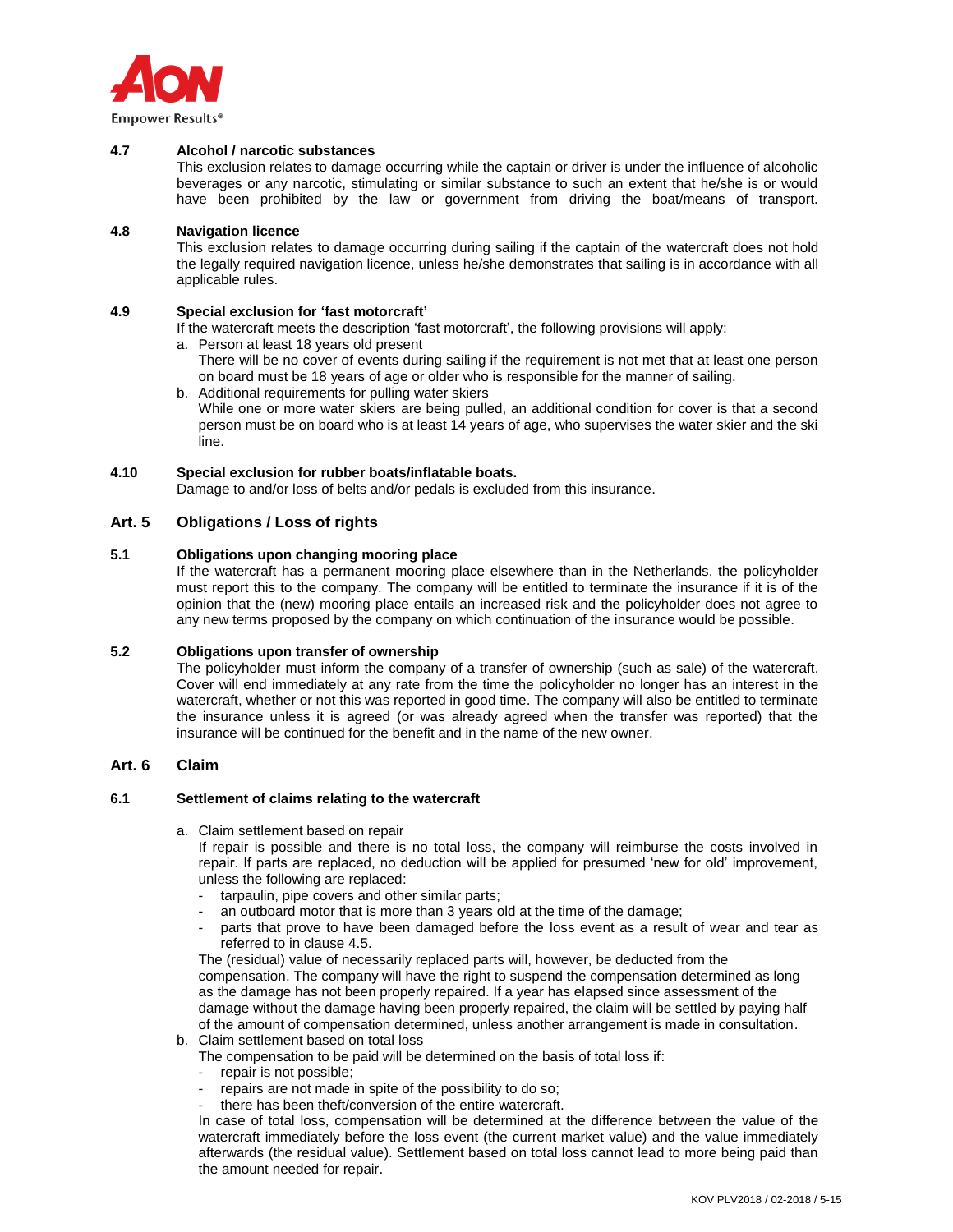

- c. Value guarantee in case of damage within 3 years If a total loss claim arises within three years of the purchase date of the watercraft, the purchase value will count as the current market value of the watercraft as stated on an (original) receipt issued by a water sport firm or yacht broker registered at the Chamber of Commerce.
- d. Additional payment upon the purchase of a new watercraft If as a result of total loss, the insured proceeds to purchase another watercraft, he/she will have a right to an additional payment if and in so far as the purchase price exceeds the amount of compensation qualifying for payment. The additional payment will amount to 10% at most of the current market value of the (insured) watercraft, on the understanding that it will not be not more than 110% of the insured sum. The insured must demonstrate the purchase of the replacement watercraft as well as the level of the amount due and the purchase price paid.
- e. Meaning of the insured sum / Excess / VAT
	- The compensation determined in accordance with the foregoing provisions, less the excess, will be paid up to a maximum of the insured sum for the watercraft, unless a right exists under clause 6.1 to a payment over and above the insured sum (110% at most). The payment will be exclusive of VAT if:
	- the policy or the corresponding clause shows that this has been agreed and/or
	- the policyholder has a right to deduct the VAT as input tax.
- f. No application of excess
	- The excess will not be applied to the following event(s):
	- damage to the tender belonging to the watercraft (see clause 1.3)
	- total loss of the insured watercraft
	- if the Aon Hulpdienst (Emergency Service) is called upon.

# **6.2 Settlement of claims relating to personal effects**

- a. New-for-old value/current market value settlement
	- In case of damage to personal effects, the difference will be compensated between the new-for-old value of the damaged items immediately before the loss event less the residual value. If, however, repair is possible for a lower amount (even if this amount includes any reduction of value), that lower amount will be compensated. In settling the claim, instead of the new-for-old value, the current market value of the damaged items will be taken into consideration if:
		- the value immediately before the loss event (current market value) is less than 40 % of the new-for-old value;
	- they are items with an antiquarian or rarity value.

New-for old value means: the purchase price at the time of the loss event will apply to items of the same type and quality as the damaged items. Current market value means: the new-for-old value just referred to, less a sum for reduction of value based on obsolescence, wear and tear and state of maintenance of the damaged items.

b. Meaning of insured sum / Excess

The compensation determined in accordance with the preceding provision, less the excess, will be paid up to a maximum of the insured sum for the personal effects.

c. Special maximum payments

In settling claims relating to damage to personal effects, the following maximum payments will apply as well:

- $\epsilon$  500 per event for special sport equipment on board, such as sport fishing rods, water skis, wetsuits);
- $\epsilon$  500 per event for items on board that were taken along for activities other than sailing; golf equipment and bicycles are at any rate considered as such items.
- If a special maximum payment is applied, any excess will not apply.

## **6.3 Settlement of claims relating to the propulsion system**

a. Distinction between repair and total loss

If repair is possible, the company will reimburse the costs involved in repair up to a maximum of the value of the propulsion system immediately before the loss event (the current market value). If the repair has put the propulsion system in a substantially better condition, the company reserves the right to apply a reasonable deduction for presumed improvement. If repair is not possible (also in case of theft/conversion) or repairs are not made, the compensation will be determined at the difference between the value of the propulsion system immediately before the loss event (the current market value) and the value immediately afterwards (the residual value). But more will never be paid than the amount needed for repair.

b. Definition of the of insured sum / Excess / VAT

If an insured sum is stated on the policy, the compensation determined in accordance with the preceding provision will be paid up to a maximum of that sum. The amount to which the policyholder is entitled will be paid with deduction of the excess. The same rules will apply to the compensation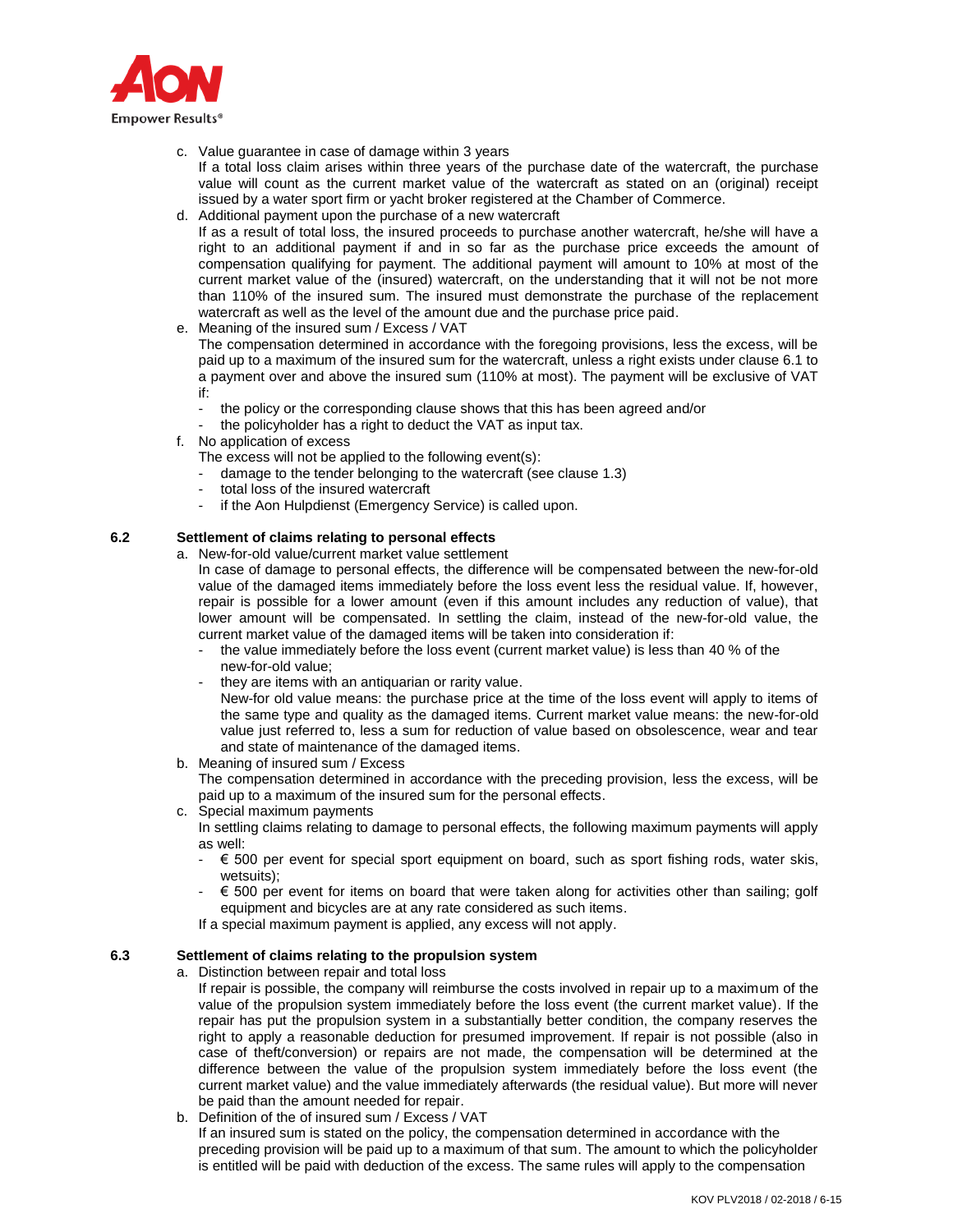

of VAT as stated under 'Settlement of claims relating to the watercraft'.

## **6.4 Settlement of claims relating to the trailer**

- In case of damage, not more than the insured sum for the trainer will be compensated:
- if repair is possible: the repair costs, but never more than the value at the time immediately before the damage, with deduction of the value of the remains;
- in case of total loss: the value at the time immediately before the damage, with deduction of the value of what may be received back.

#### **6.5 Financing**

If in case of damage, a financing or lease agreement proves to have been concluded for the insured property, the company will take account of the rights of the financing/lease company.

#### **6.6 Excess in case of a concurrence of claims**

If the watercraft as well as the personal effects and/or the propulsion system qualifies for compensation, the excess will be applied not more than once.

#### **6.7 Transfer of ownership in case of theft**

In case of theft/conversion of the watercraft and/or the insured personal effects, the compensation determined will be paid after a reasonable period has elapsed within which the items that disappeared may be expected to be returned, as well as after the insured has transferred the ownership of these items to the company at its request.

# **Art. 7 Premium**

## **7.1 No-claim**

a. Discount for no-claim sailing

At the start of each new insurance year, a bonus will be given on the annual premium specified on the policy schedule of:

- 10 % after one no claim insurance year;
- 15 % after two consecutive no-claim insurance years;
- 20 % after three consecutive no-claim insurance years;
- 25 % after four consecutive no-claim insurance years;
- 30 % after five consecutive no-claim insurance years;
- 35 % after six consecutive no-claim insurance years;
- 40 % after seven consecutive no-claim insurance years;
- 45 % after eight consecutive no-claim insurance years;
- 50 % after nine or more consecutive no-claim insurance years;
- b. Regression in case of a claim
	- When a claim is reported, the no-claim bonus will be reduced as follows:
	- from 50 % to 35 %
	- from 45 % to 25 %
	- from 40 % to 20 %
	- from 35 % to 15 %
	- from 30 % to 10 %
	- from 25  $%$  or less to 0  $%$
	- In case of two claims in one insurance year, the no-claim bonus will regress to 0 %.
- c. No regression in spite of a claim
	- A reported claim will not have any effect on the no-claim bonus, however, if:
	- the company does not have to pay compensation (irrespective of any costs it has incurred); the company has recovered the full amount of compensation it paid or has not been able to
	- recover it in full as a result of a settlement agreement concluded between insurance companies or as a result of statutory provisions that limit the obligation to compensate a guilty party;
	- damage has been caused only to the co-insured tender (see clause 1.3).
- d. No-claim protection

In case of one claim in a year preceded by at least 11 no-claim years, the no-claim bonus in force at that time will be maintained as of the next premium due date. In that case, the number of no-claim years will be reduced to nine.

- e. A call upon the Aon Hulpdienst has no effect on the no-claim bonus.
- f. Meaning of no-claim Insurance year

No-claim insurance year means a period of twelve months from the last premium due date in which the Insurance taken out with the company has remained in force uninterrupted and in which no claim was reported.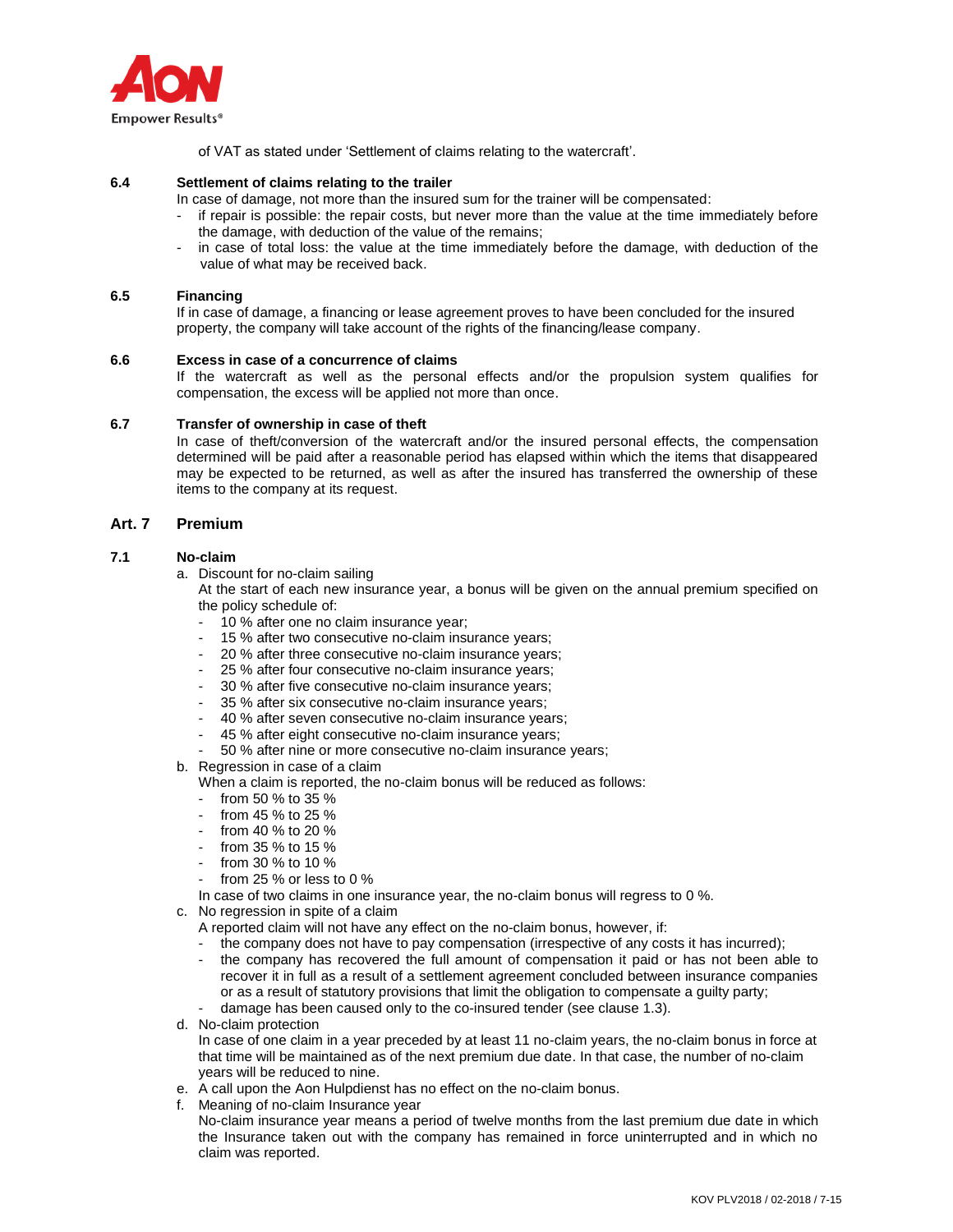

# **Third-party Liability**

This module applies only if the policy shows that it is co-insured.

## **Art. 8 Extent of cover**

The Insurance covers the liability of the insureds referred to below for damage caused to persons and property by or with the watercraft during the term of the insurance, including the loss arising therefrom. The following provisions also apply to this cover.

- a. Insureds
	- The following count as insureds:
	- the policyholder, or other natural or legal person in his/its capacity as owner of the watercraft;
	- the persons on board the watercraft with explicit or tacit permission from the
- policyholder/owner. b. Insured sum / Claim settlement
	- Per event, for all insureds concerned together, not more than the insured sum for 'liability' specified in the policy will be paid. The company will be entitled to settle the payment directly with the injured party or parties. In doing so, the interests of the insured(s) will be taken into consideration.
- c. Costs of defence in a civil or criminal action

If necessary over and above the insured sum, as a result of a covered event within the meaning of this cover, the company will compensate the costs of defence in a civil or criminal action brought against insured, provided the insured is assisted in that action by counsel appointed by the company. Costs of defence also mean: any other costs involved in the legal assistance provided by the company in a civil or criminal action. No right exists to compensation of fines imposed, buyout payments and (other) court costs connected with a criminal action.

## d. Mutual liability

The liability of the insureds with respect to one another is covered only in relation to the personal injury suffered by the insured(s) concerned and, moreover, in so far as no other claims for compensation are possible on another basis. Only the natural persons directly involved in the event or their surviving relatives have a right to compensation.

- e. Exclusion for property on board Liability for damage to items of property on board will not be covered, regardless of who owns those items of property.
- f. Limitation in case of a 'fast motorcraft'

If the watercraft comes under the category 'fast motorcraft', the liability of the water skier(s) pulled by the watercraft will be covered on condition that the general requirements referred to in clause 4.9 relating to a 'fast motorcraft' are met.

g. Advance of security deposit

If as the result of a covered loss event, the local competent authority requires a security deposit to guarantee the rights of the injured party/parties, the company will provide this up to € 25,000 at most for all insureds together. The insured(s) liable for the loss must cooperate fully in allowing the company to regain possession of the amount provided as soon as the security deposit is released.

# **Third-party Liability, Fire, Fire/Theft, Theft**

This module is applicable only if the policy shows that it is co-insured.<br>If the Fire module is applicable: only 9.1.a. will apply If the **Fire module** is applicable: If the **Fire/Theft module** is applicable: only 9.1.a and b. will apply. If the **Theft module** is applicable: only 9.1.b. will apply.

# **Art. 9 Extent of cover**

## **9.1 Watercraft**

# **Third-party Liability Module**

The insurance gives the policyholder a right to compensation for loss or damage (hereinafter also referred to jointly as damage and/or loss) of the watercraft if and in so far as such damage and/or loss is the result of the covered events referred to below. This is irrespective of whether that event occurred during sailing or during other circumstances connected with the possession and use of the watercraft (such as winter storage, transport on a trailer, and stay at a shipyard for maintenance/repair).

- a. Fire, explosion, lightening stroke and spontaneous combustion;
- Fire and explosion, whether or not they occurred in or outside the watercraft.
- b. Theft, conversion, joy sailing or attempts thereat;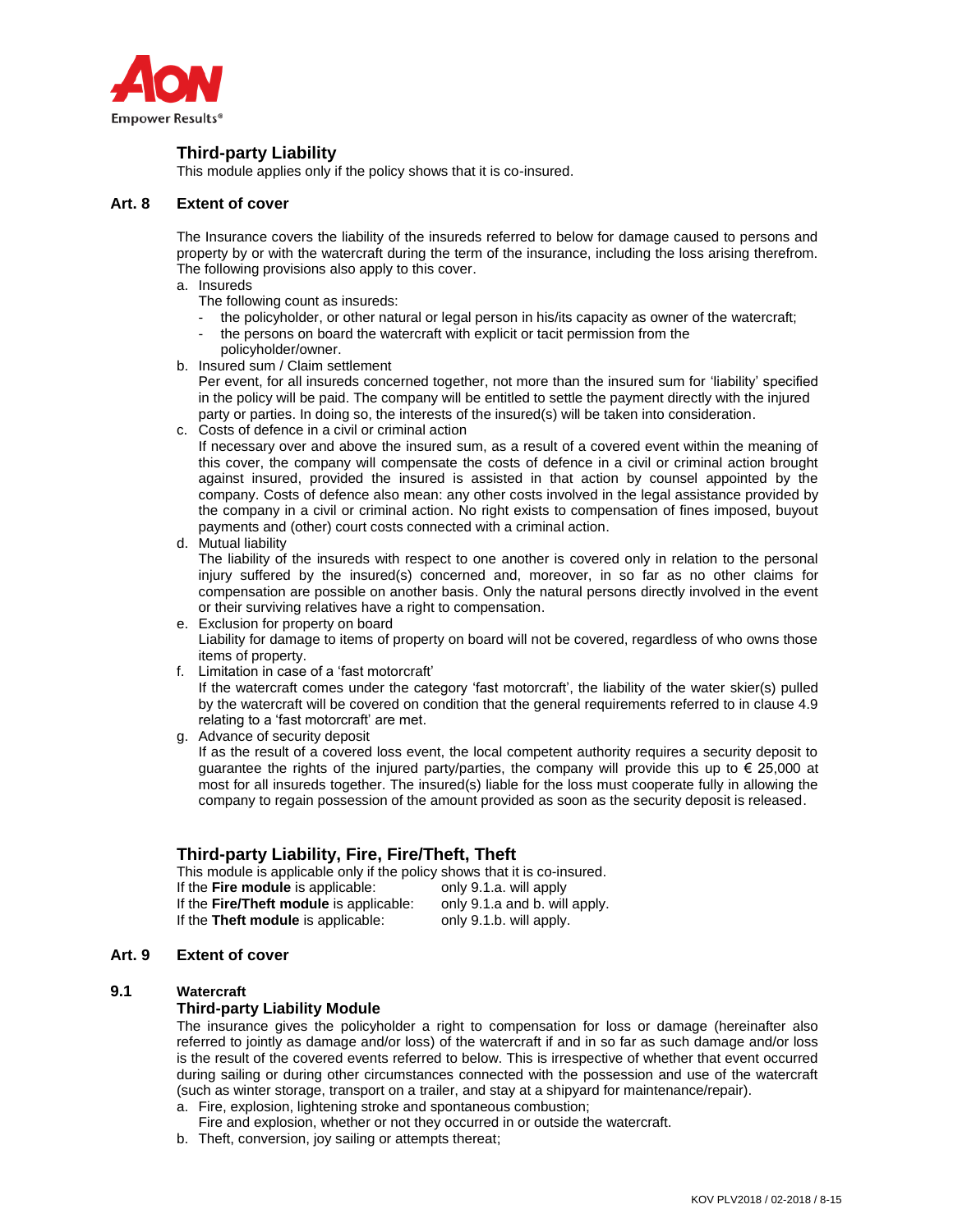

c. External contingencies

An external contingency, which means: an event which with respect to the watercraft can be considered a sudden, unforeseen effect of violence. The following can at any rate be considered as such a cause:

- collision:
- sinking;
- theft of (parts of) the watercraft including damage occurring during an attempted theft;
- conversion:
- malicious damage (vandalism).
- d. Blister formation in polyester through osmosis

Osmosis, in so far as it results to blister formation in polyester parts of the watercraft and on condition and on condition that the osmosis damage is disclosed within three years of the first launching of the watercraft.

e. Inherent defect in the watercraft

An inherent defect exists in the watercraft in the event of an inferior property of (part of) the watercraft which prevents the watercraft or the relevant part from functioning in a manner which, normally speaking, may be expected of (that part of) the watercraft. The same holds if the inferior property is the result of a construction or design error. Damage due to an inherent defect will be compensated on condition that the inherent defect was not known - or could not reasonably have been known - to the policyholder/stakeholder(s) and there is no question of excluded 'damage due to an inherent defect' as referred to in clauses 4.2 and 4.5.

f. Inherent defect in the propulsion system

An inherent defect in the propulsion system exists in the event of an inferior property of (part of) the propulsion system which prevents it from functioning in a manner which, normally speaking, may be expected of (that part of) the propulsion system. The same holds if the inferior property is the result of a construction or design error. An inherent defect will count as a covered cause of damage as long as the propulsion system is not more than 10 years old. Damage due to an inherent effect will be compensated on condition that the inherent defect was not known - or could not reasonably have been known - to the policyholder/stakeholder(s) and there is no question of excluded 'damage due to an inherent defect' as referred to in clauses 4.2 and 4.5'.

## **9.2 Trailer**

The insurance gives a right to compensation for loss or damage (hereinafter referred to jointly as damage and/or loss) of the trailer - provided this is insured and this appears from the policy sheet - if and in so far as such damage and/or loss is the result of one of the covered events referred to below and no other insurance can be relied upon for compensation of the damage and/or loss. The owner of the trailer, provided he/she is the policyholder, will count as the entitled party.

The insurance only covers damage and/or loss due to:

- fire, explosion, spontaneous combustion and lightening stroke;
- theft, conversion and loss;
- storm, which means a wind velocity of at least 14 metres per second;
- collision, capsizing, skidding off the road or landing in the water or any unexpected external contingency, even if an above-mentioned cause results from an inherent defect.

## **9.3 Personal effects**

The insurance gives a right to compensation of loss and damage (hereinafter referred to jointly as damage and/or loss) of personal effects- provided this is insured and this appears from the policy sheet- if and in so far as such damage and/or loss is the result of one of the covered events referred to below and no other insurance can be relied upon for compensation of the damage and/or loss. The owner of the personal effects, provided he/she is the policyholder, or a person who was on board the watercraft at the time of the loss event with explicit or tacit permission from the policyholder will count as the entitled party.

- a. Damage and/or loss during presence in the watercraft
	- The following will count as covered events if the personal effects were on board the watercraft:
	- fire and explosion, whether or not they originated in or outside the watercraft, and lightening stroke;
	- theft from the watercraft, but only if the stolen personal effects were kept in a locked space of the watercraft and the theft became possible by forcible entry into the space; this condition will not apply in case of theft or conversion of the entire watercraft;
	- any event affecting the watercraft, as referred to in clause 9.1, if that event also resulted in damage to the watercraft itself that is eligible for compensation.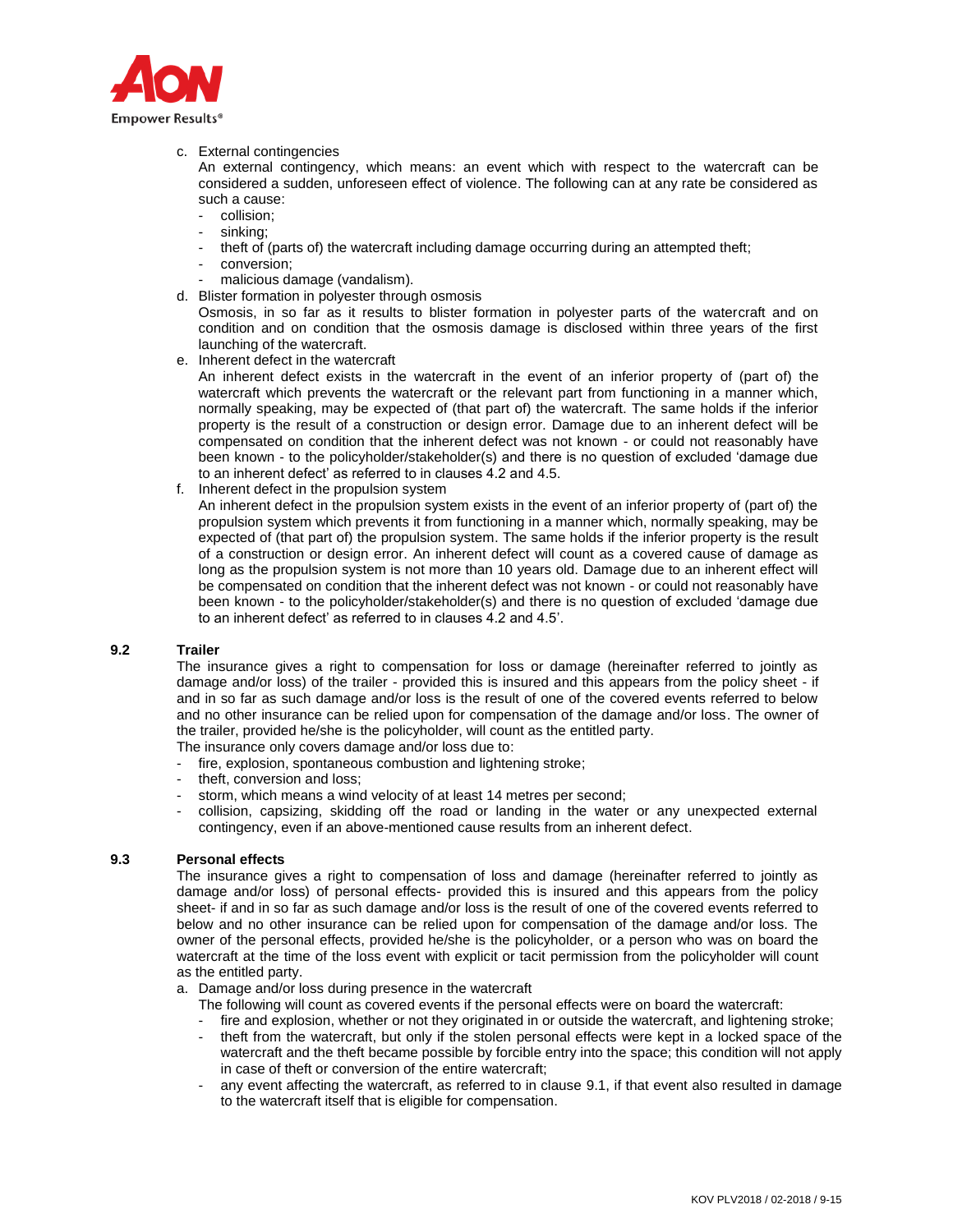

b. Damage during presence elsewhere

The insurance will also cover the personal effects the policyholder has purchased for use on board but which are temporarily outside the watercraft if the personal effects are stored in a properly locked space or in the policyholder's house. The cover applies to damage resulting from:

- fire, spontaneous combustion, explosion, lightening stroke;
- theft, if made possible after forcible entry into the locked space or the house in which the personal effects are kept.
- c. Damage during transport of the personal effects

For the items of property among the personal effects, which are kept elsewhere in connection with storage or transport to or from the watercraft, the following will count as covered events:

- fire, spontaneous combustion, explosion, lightening stroke;
- theft, if made possible after forcible entry into the locked space (which also means the vehicle in which the personal effects are transported to or from the watercraft) in which the insured items of property are kept;
- a traffic accident in which the means of transport was involved and was damaged.

## **9.4 Excess**

- **9.4.1** A standard excess per event applies to all boats as stated on the policy schedule. This excess will apply even If only personal effects have been damaged.
- **9.4.2** For centreboard sailboats, an excess applies to damage to masts, sails and other rigging of: 50% of the assessed loss but never more than € 113 per event.
- 9.4.3 A standard excess of € 50 per event applies to the boat trailer.

## **Art. 10 Additional compensation**

If necessary over and above the maximum payment for damage to the ship and or personal effects, the insurance will provide cover of the costs referred to below. The policyholder or another person or body explicitly indicated by the policyholder holder as stakeholder will be considered the entitled party.

a. Costs to prevent and limit damage

The costs will be compensated of measures taken during the term of validity of the insurance by or on behalf of the policyholder or an insured and are reasonably called for to prevent immediately threatening damage for which the insurance would have provided cover if the damage had occurred. The same holds for costs incurred to limit such damage. These costs will be compensated up to a maximum of the insured sum - or the maximum compensation - that applies to the damage for which the costs of prevention or limitation were incurred.

b. Assistance and salvage charges

The costs of assistance/salvage charges will be compensated up to a maximum of the insured sum of the watercraft which the policyholder or other stakeholder in the watercraft recognised by the company paid in consultation with the company to prevent or limit a covered loss. If prior consultation was not reasonably possible, the company will subsequently determine the extent to which the costs paid were reasonably incurred to prevent or limit damage to the watercraft and/or personal effects and compensate the reasonable costs so determined.

- c. Unloading and clean-up costs If the watercraft has incurred damage to such an extent as a result of a covered event that the policyholder - or another stakeholder in the watercraft recognised by the company - is required by a statutory provision/ordinance to unload or clean it up, and it has been decided in consultation with the company to unload or clean it up, the costs involved in this will be compensated up to a maximum of the insured sum of the watercraft.
- d. Costs of transport and guarding

If the watercraft has suffered damage to such an extent as a result of a covered event that it cannot reach the nearest repair establishment on its own power, the costs will be compensated which the policyholder - or another stakeholder in the watercraft recognised by the company - has incurred for the necessary transport and/or guarding. The right to compensation will apply in so far as there has been prior consultation with the company about the need for transport and/or guarding and the company has approved the costs involved. If prior consultation was not reasonably possible, the company will subsequently determine the extent to which the costs were reasonable and compensate them accordingly.

e. Costs of renting a replacement watercraft

If the watercraft cannot be used any more after a covered loss event without an initial (emergency) repair to be carried out within two days, the costs will be compensated with the insured, after prior consultation with the company, has incurred for

renting a replacement watercraft, similar to the insured watercraft, or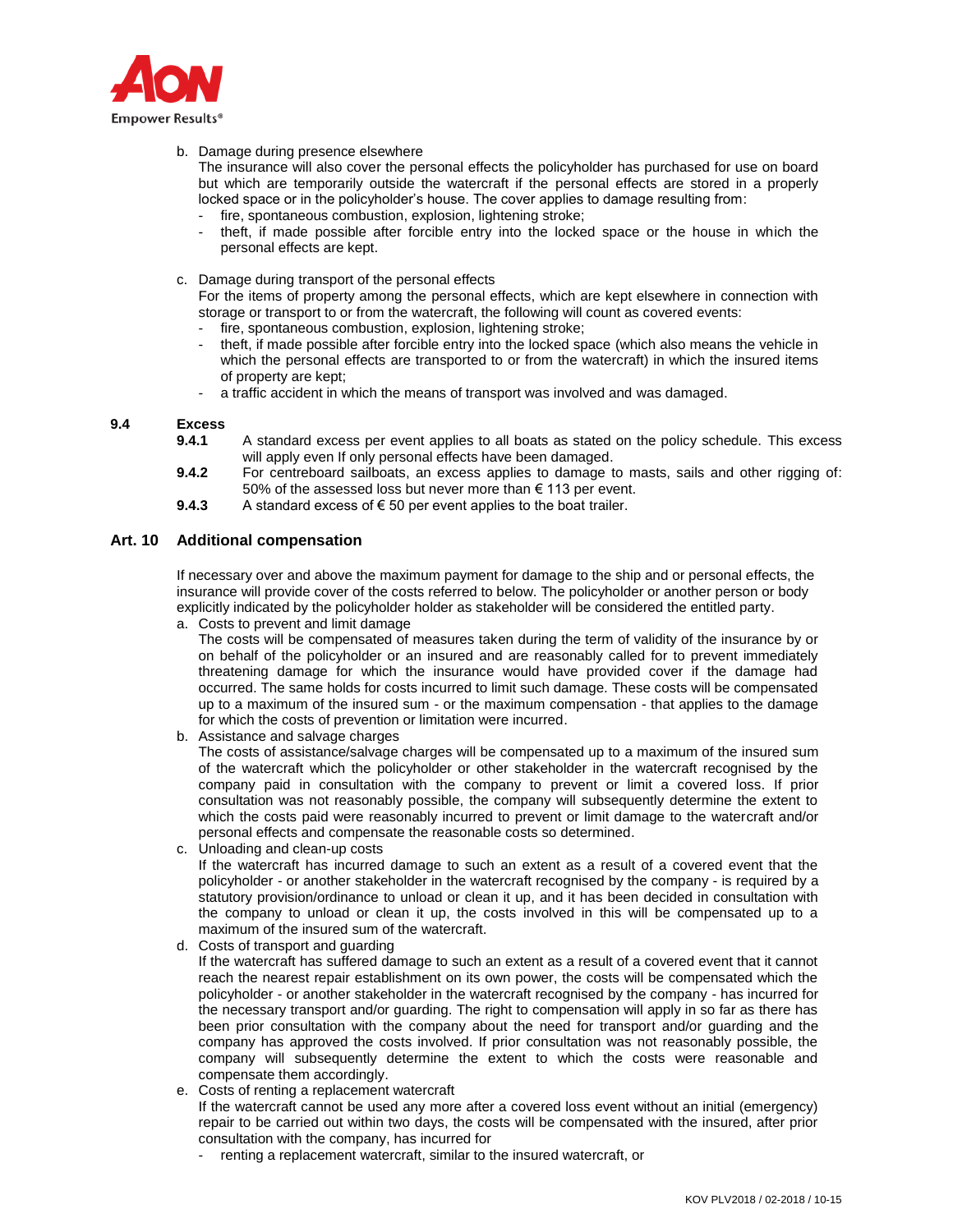

a stay in a hotel or similar accommodation, if the watercraft is used at the time of the loss event as holiday accommodation. The compensation will be not more than  $\epsilon$  350 per day and never more than  $\epsilon$  3,500 per loss event.

# **Accident insurance for passengers**

This module applies only if the policy shows that the all-risk module has been co-insured.

## **Art. 11 Extent of cover**

The insurance gives a right to benefit if an insured dies as a result of an accident, becomes fully or partially disabled or has incurred costs for medical treatment. The following provisions apply to this cover:

a. Accident/Insureds

Accident means: an event from which a medically determinable bodily injury arises as a direct and exclusive consequence of an unexpected, external force affecting the insured's body. Insureds are the persons who, with explicit or tacit permission from the policyholder/owner, are on board or are disembarking from the watercraft with at the time they are affected.

b. Insured sums/Person entitled

The sums to be paid are:

- $\cdot \in 7,500$  if death is the sole direct consequence of the accident;
- $\epsilon$ 12,500 in case of (100%) permanent functional disability; in case of a lower disability percentage a percentage of this sum will be paid accordingly;
- $\epsilon$  2,500 as maximum compensation of the costs involved in necessary medical treatment as a result of the accident. These costs will be compensated only if and in so far as no other insurance or provision can be relied on for their compensation. The person entitled to benefit is the insured who is affected by the accident. In case of death, the benefit will be paid to the legal heir/heirs of the insured, except for the State.
- c. Maximum benefit per event

If as a result of the same event - or a series of related events - several insureds have been affected by an accident, the maximum benefit for all those insureds together will be  $\epsilon$  25,000. Application of this provision may result in proportional reduction of the benefit to which each insured is entitled in accordance with the rule set out above under b.

d. Application of the Accident Insurance Conditions In settling a call upon accident cover, the company will also take account of the relevant provisions of the applicable special conditions of Accident Insurance KOV ONG. These conditions will be sent at the policyholder's request.

# **Boat legal assistance**

**Art. 12** This module applies only if the policy shows that it has been co-insured.

## **Definitions of terms**

In the conditions, the following terms mean:

## **12.1 DAS:**

- DAS Nederlandse Rechtsbijstand Verzekeringmaatschappij N.V., Postbus 23000, 1100 DM Amsterdam<br>12.1.1 lnsured:
- **12.1.1 Insured:**
- 12.1.2 Policyholder<br>12.1.3 The captain **12.1.3** The captain or passenger authorised by the policyholder concerning the cover referred to in 12.4.3.
- **12.1.4** The surviving relatives of the insured, if and in so far as they can file a claim or provision for the costs of living as a result of an accident for which entitlement to legal assistance exists under this insurance.
- **12.1.5** Legally authorised expert: an expert on the particular matter who, according to the applicable rules on the right to bring an action, may provide the necessary legal assistance in (any) court or administrative proceedings.

#### **12.2 Territorial scope, court with jurisdiction, applicable law** Legal assistance is provided in: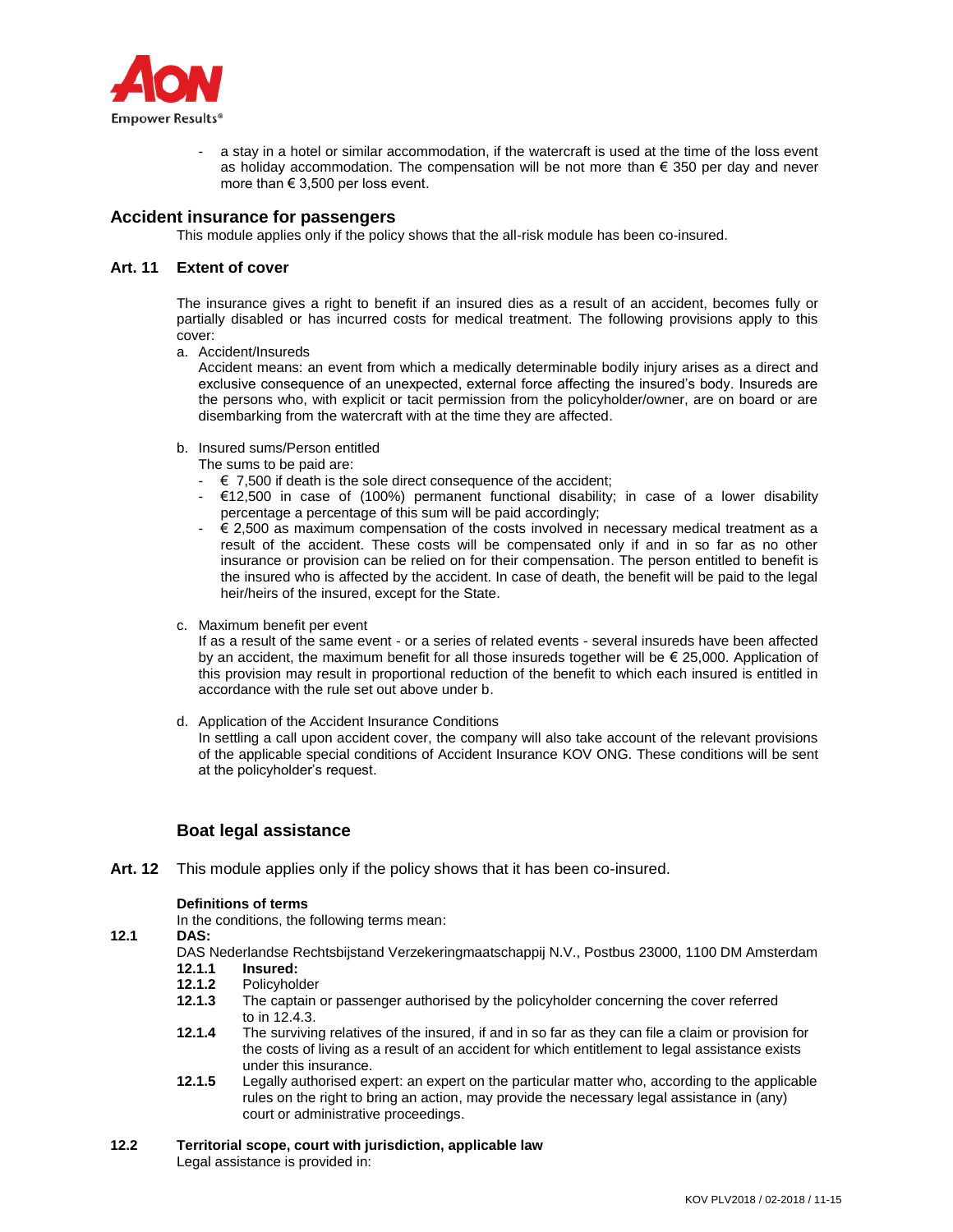

- **12.2.1** Europe and the countries round the Mediterranean Sea, provided a court of one of those countries has jurisdiction and the law of one of those countries is applicable, in case of:
- **12.2.2** recovery of a loss arising from bodily injury or property damage **12.2.3** criminal matters
- **12.2.3** criminal matters
- **12.2.4** disputes arising from towing and repair agreements
- **12.2.5** The Netherlands in all other cases, provided a Dutch Court has jurisdiction and Dutch law is applicable.

#### **12.3 Cover**

#### **General**

The risk is insured that in a dispute, an insured has to provide for his/her own need for legal assistance as a result of an accident, provided:

- **12.3.1** the event and the need for legal assistance arising from it occur during the term of the Insurance
- **12.3.2** the need for legal assistance could not reasonably have been foreseen at the start of the insurance cover.
- **12.3.3** Legal assistance means:
- **12.3.4** the provision of legal advice to prevent or resolve a (threatening) dispute concerning the insured;
- **12.3.5** representing the insured's legal interests in a dispute in which he/she is involved, by:
	- conducting a defence, in or out of court, against (criminal) actions;
	- filing and defending applications and notices of objection on his/her behalf;
	- enforcing judgments, decisions or arbitral awards;
- **12.3.6** reimbursing or advancing costs of legal assistance arising from the above-mentioned activities, as described in more detail in 12.4.2.
- **12.3.7** In case of doubt as to the existence of a dispute, the insured must make the dispute plausible at the request of DAS by way of a report by an expert appointed in consultation with DAS.

## **Insured activities**

**12.4** With respect to events that can be connected with the insured watercraft and/or the boat trailer described in the policy, the insured will be entitled to the following legal assistance by DAS

- **12.4.1** If the insured has become involved in a dispute in carrying out the activities referred to below, he/she will be entitled to legal assistance, in so far as an interest of his/hers measurable in money has been affected.
- 12.4.2 The insured activities are:<br>12.4.3 Sailing with the insured wa
- **12.4.3** Sailing with the insured watercraft and/or using the boat trailer referred to in the policy **12.4.4** Having available, maintaining and replacing the insured watercraft/boat trailer.
- **12.4.4** Having available, maintaining and replacing the insured watercraft/boat trailer.

## **Inability to pay**

**12.5** DAS will compensate the insured for loss resulting from an unlawful act by another, in so far as it exceeds the excess referred to in 12.15.1, up to  $\epsilon$  750 at most. It will do so in case the recovery action fails because of the other party's inability to pay, unless the insured can have the loss compensated in a different way.

## **Security deposit**

- **12.6** DAS will advance the insured a sum not exceeding € 12,500 if a foreign government demands payment of a security deposit in a covered criminal case for his/her release, the return of his/her navigation licence or the lifting of attachment of the insured watercraft.
	- **12.6.1** By accepting the advance, the insured irrevocably authorises DAS to take possession of it as soon it is released, and he/she accepts the obligation to cooperate fully in the immediate refund of the advance to DAS. The insured must repay the advance as soon as possible, but at any rate within one year after it was provided.

# **12.7 The costs of legal assistance**

- **12.7.1** The costs of legal assistance include:
- **12.7.2** Internal costs: the costs of the experts employed by DAS
- **12.7.3** The following external costs:
	- fees and disbursements, in so far as considered customary, of the external experts engaged by DAS
	- the costs of witnesses, in so far as awarded by a court
	- court costs still payable by the insured or which he/she was ordered to pay in a final and conclusive judgment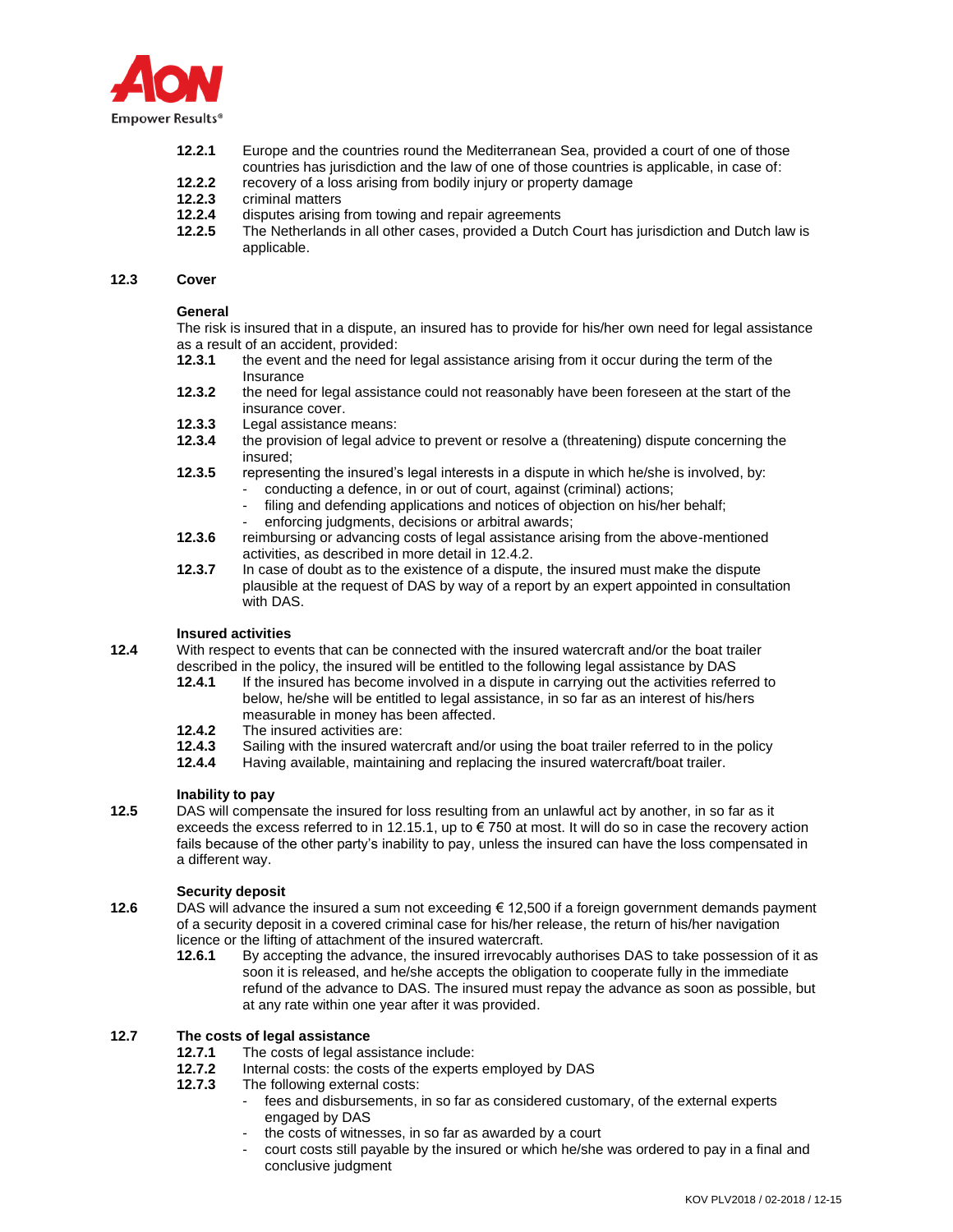

- the necessary travel and accommodation expenses, to be incurred in consultation with DAS, in case his/her personal appearance has been ordered by a foreign court or is urgently desired by the lawyer engaged
- the costs involved in enforcing a judgment.

# **12.7.4 Not eligible for compensation:**

- **12.7.5** the external costs referred to in 12.7.3 that exceed the agreed maximum costs per claim on legal assistance. If several claims on legal assistance arise from one fact or a body of facts, the maximum costs will apply to these claims together
- **12.7.6** external costs which under a contractual or statutory provision can be recovered from, settled or compensated by others (except for claims under the Legal Aid Act). DAS will advance these costs.

## **12.8 Provision of legal assistance**

- **12.8.1** DAS will provide the legal assistance. DAS guarantees the deployment of all experts in its employ. DAS will consult with the insured about the manner of handling and he/she will be informed of the feasibility of the desired result.
- **12.8.2** DAS will compensate the external costs arising from this up to € 25,000 at most per claim on legal assistance. These maximum costs will apply to all claims together that arise from one fact or one body of facts.
- **12.8.3** DAS will not have to provide legal assistance if, besides the insured, other stakeholders also (want to) bring an action. If DAS does not provide legal assistance, it will reimburse the insured in proportion to the jointly incurred costs of legal assistance.
- **12.8.4** In case DAS cannot not complete the case itself in connection with the exclusive right to plead in court, DAS will transfer it to a lawyer or a legally authorised expert. Lawyers or legally authorised experts will be eligible who are registered or have offices in the Netherlands if the case is heard in the Netherlands, or are registered with the foreign court if the case is heard there.
- **12.8.5** After consulting with the insured, only DAS will be entitled to engage lawyers, legally authorised experts and other experts. The latter will always be engaged on behalf of the insured. The insured irrevocably authorises DAS to do so.
- **12.8.6** In case a lawyer or legally authorised expert as referred to in the Insurance Industry (Supervision) Act is engaged, DAS will go along with the choice by the insured. In other cases or in case of the engagement of another external expert, DAS will determine the choice.
- **12.8.7** DAS will not be liable for loss incurred through or in connection with handling by an external expert.
- **12.8.8** DAS will be entitled not to provide (further) assistance if the interest of the case does not outweigh the (further) costs of legal assistance to be incurred. In that case DAS will make a sum available which is equal to the interest of the case.

## **12.9 Exclusions**

DAS will not provide legal assistance (which also includes giving advice):

- **12.9.1** In relation to events whereby the insured does not comply with an obligation to which he/she is subject under these conditions
- **12.9.2** In disputes over the operation of the watercraft (rental, transport, examinations, lessons etc.)
- **12.9.3** In disputes over the purchase of a second-hand pleasure craft, unless it was bought at a shipyard or official dealer
- **12.9.4** In tax law cases (also including inheritance taxes, levies, user fees, contributions, administrative charges, import and excise duties)
- **12.9.5** In disputes over warranting or taking over claims of others by assignment, debt novation, subrogation or suretyship
- **12.9.6** In conducting a defence against claims based on unlawful act or recourse actions taking their place
- **12.9.7** In criminal cases in which there has been an intentional act or omission or conditional intent on the part of an insured
- **12.9.8** In disputes caused by or arising from armed conflict, civil war, revolution, civil commotion, riots, commandeering and industrial action
- **12.9.9** In disputes cause by, occurring during or arising from a nuclear reaction, irrespective of how the reaction originated.

## **12.10 Obligation in case of loss**

In all cases in which the cover for Boat Legal Assistance is called upon, the insured must report this to the company as soon as possible, quoting the insurance details and giving the fullest possible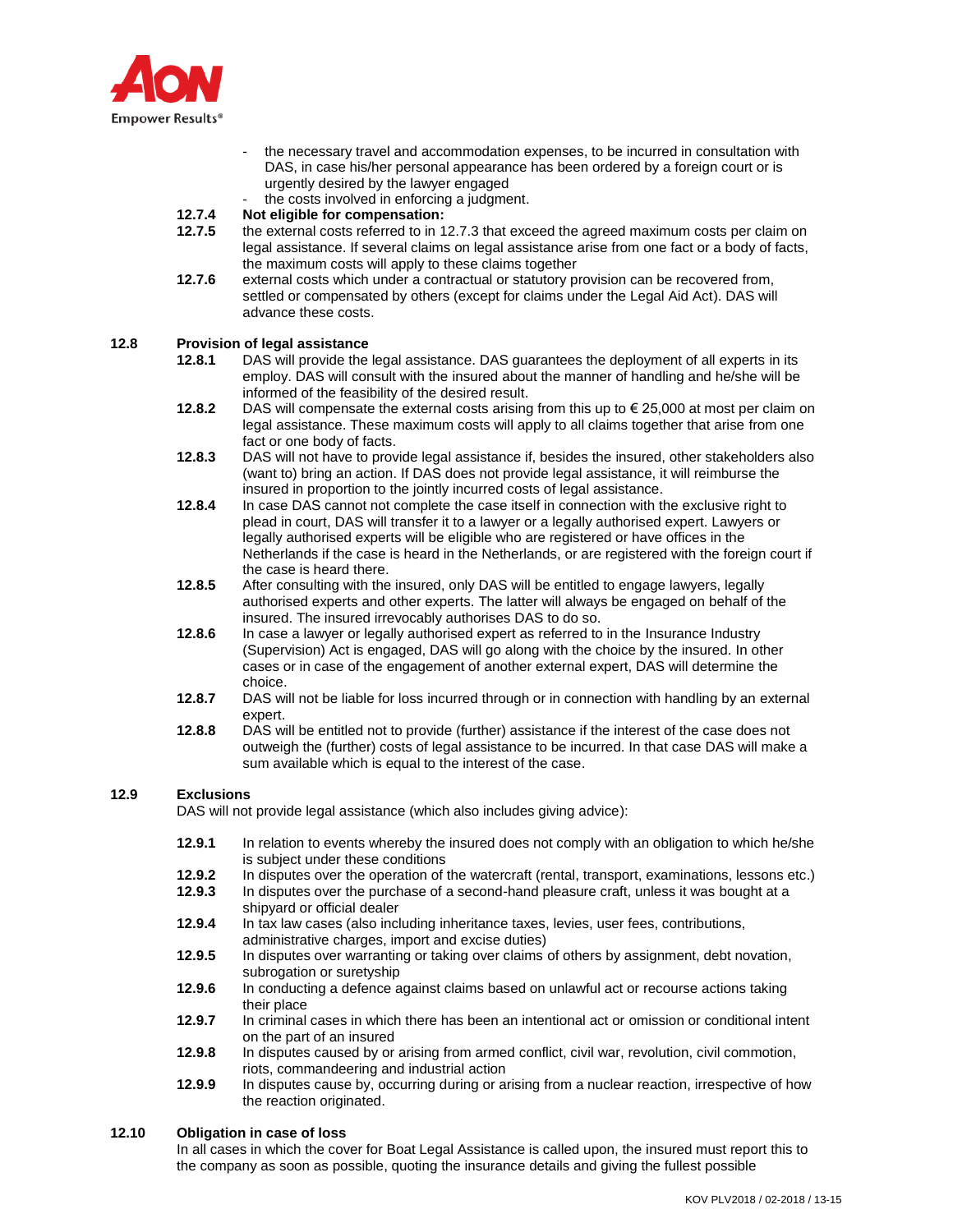

description of the incident.

# **12.11 Waiting time**

- **12.11.1** DAS will not provide legal assistance if the claim arises from or is connected with facts or circumstances which occurred within 3 months from the start date of the insurance.
- **12.11.2** DAS will not rely on the provision in 12.11.1:
- **12.11.3** If this insurance immediately follows similar insurance and the insured could have derived the same rights if that insurance had continued
- **12.11.4** if the insured could not have foreseen these facts or circumstances when the insurance was taken out. He/she must demonstrate this at the request of DAS.

## **12.12 Conflicts of interests**

There is a conflict of interests as soon as both parties to a dispute are entitled to legal assistance by DAS. In that case:

- **12.12.1** if there is a dispute between the policyholder and one of the co-insureds on one policy polis, DAS will provide legal assistance only to the policyholder
- **12.12.2** if there is a dispute between two co-insureds on one policy, DAS will provide legal assistance only to the insured indicated by the policyholder
- **12.12.3** if there is a dispute between two insureds on two different policies, both insureds will be entitled to require that legal assistance is provided to them by a lawyer or expert authorised by law of their own choice at the expense of DAS.

## **12.13 Disputes procedure**

- **12.13.1** If the insured disagrees with the opinion of DAS on the feasibility of the manner of handling the case, he/she may request to have this difference of opinion presented to a Dutch lawyer of his/her choice.
- **12.13.2** In that case, DAS will present the difference of opinion, with all relevant documents to the indicated lawyer and request him/her to give an opinion. If desired, the insured may also express his/her views on the difference opinion. The lawyer's opinion will be binding on DAS. The costs will always be payable by DAS.
- **12.13.3** If the insured does not agree with the lawyer's opinion, he/she can continue the handling of the case at his/her own expense and risk. If he/she is held to be wholly or partially right, DAS will pay the reasonably incurred costs of legal assistance up to the maximum insured costs at most.
- **12.13.4** The right to bring a difference of opinion on the interpretation or application of these conditions before a court will lapse after 12 months have passed since DAS made its position known in writing.

# **12.14 No-claim bonus**

A bonus given under the General Conditions for no-claim insurance years will not apply to the premium for Boat Legal Assistance.

## **12.15 Excess**

- **12.15.1** An excess of € 125 applies to the cover referred to in 12.5.
- **12.15.2** Excesses referred to in General Conditions or clauses do not apply to Boat Legal Assistance.

# **Jet ski / Water scooter**

- **Art. 13** This module applies only if the policy shows that the insured watercraft is a jet ski or water scooter.
- **13.1** Damage, costs or losses incurred while participating in competitions with the jet ski are not insured. Liability with respect to the water skier concerned is not insured. A right to compensation will exist only if:
	- the jet ski/water scooter is driven by a person over 25 years of age who possesses the legally required navigation licence
	- the jet ski/water scooter is driven outside the waters delineated for recreational swimming. The excess is  $\epsilon$  125, unless the policy shows that a different excess applies.
- **13.2** Only third-party liability and damage to or loss of the boat through fire and theft are insured. In departure from the general conditions, damage to or loss of the boat as a result of theft is insured only if the boat is kept in a locked space. The theft must be preceded by forcible entry into the locked space. A locked space means: a space secured by a lock, with walls and a roof, which cannot be entered otherwise than by an authorised person using a key.